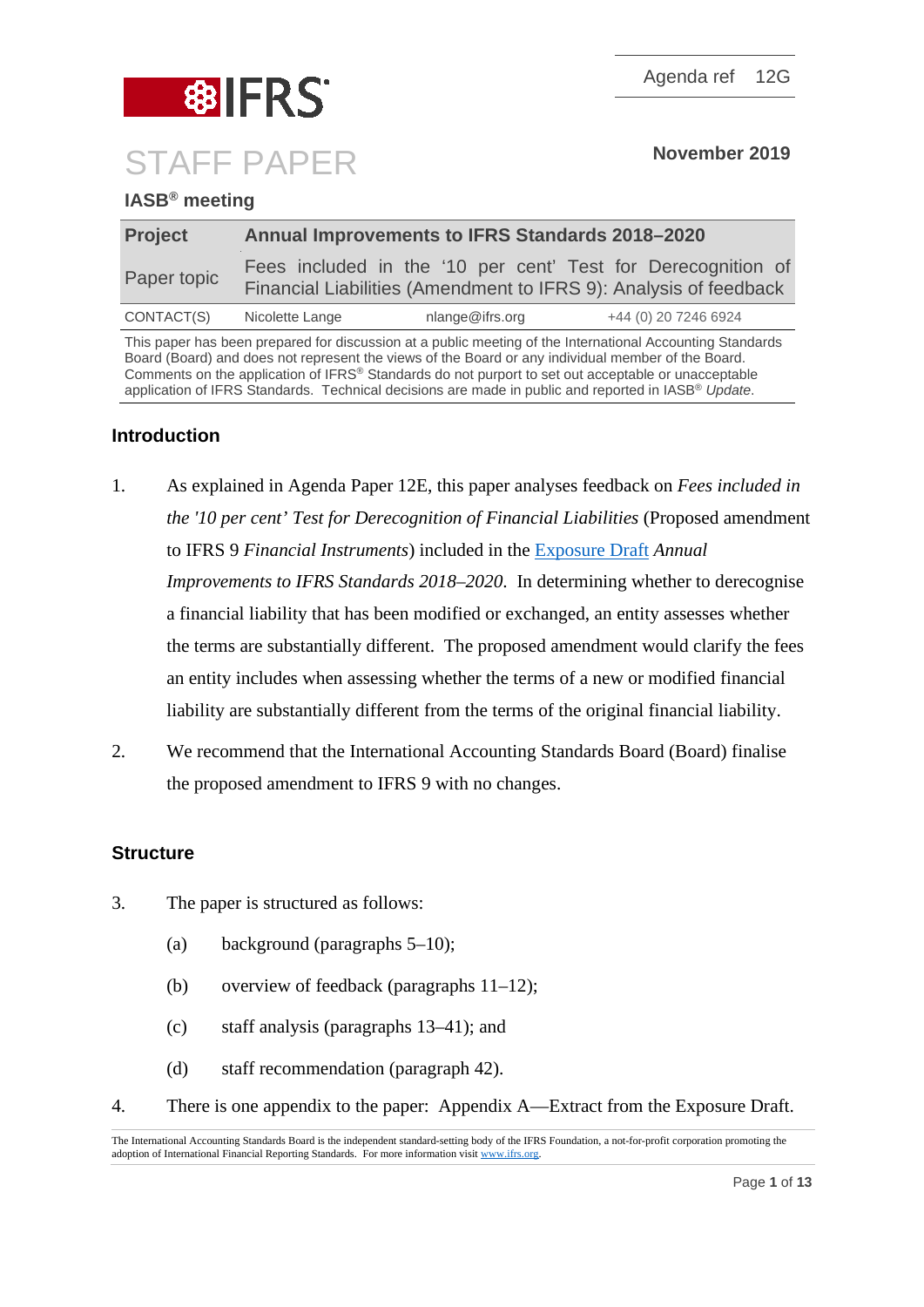## **Background**

<span id="page-1-0"></span>5. Paragraph 3.3.2 of IFRS 9 requires:

An exchange between an existing borrower and lender of debt instruments with substantially different terms shall be accounted for as an extinguishment of the original financial liability and the recognition of a new financial liability. Similarly, a substantial modification of the terms of an existing financial liability or a part of it (whether or not attributable to the financial difficulty of the debtor) shall be accounted for as an extinguishment of the original financial liability and the recognition of a new financial liability.

6. Paragraph B3.3.6 states (emphasis added):

For the purpose of paragraph 3.3.2, the terms are substantially different if the discounted present value of the cash flows under the new terms, including *any fees paid net of any fees received* and discounted using the original effective interest rate, is at least 10 per cent different from the discounted present value of the remaining cash flows of the original financial liability [10 per cent test]. If an exchange of debt instruments or modification of terms is accounted for as an extinguishment, any costs or fees incurred are recognised as part of the gain or loss on the extinguishment. If the exchange or modification is not accounted for as an extinguishment, any costs or fees incurred adjust the carrying amount of the liability and are amortised over the remaining term of the modified liability.

- 7. The Board received a request to clarify which fees and costs an entity includes in the 10 per cent test.
- <span id="page-1-1"></span>8. In its deliberations, the Board observed that the objective of the 10 per cent test is to quantitatively assess the significance of any difference between the old and new contractual terms on the basis of the changes in the contractual cash flows *between the borrower and lender*. Including cash flows paid to or received from parties other than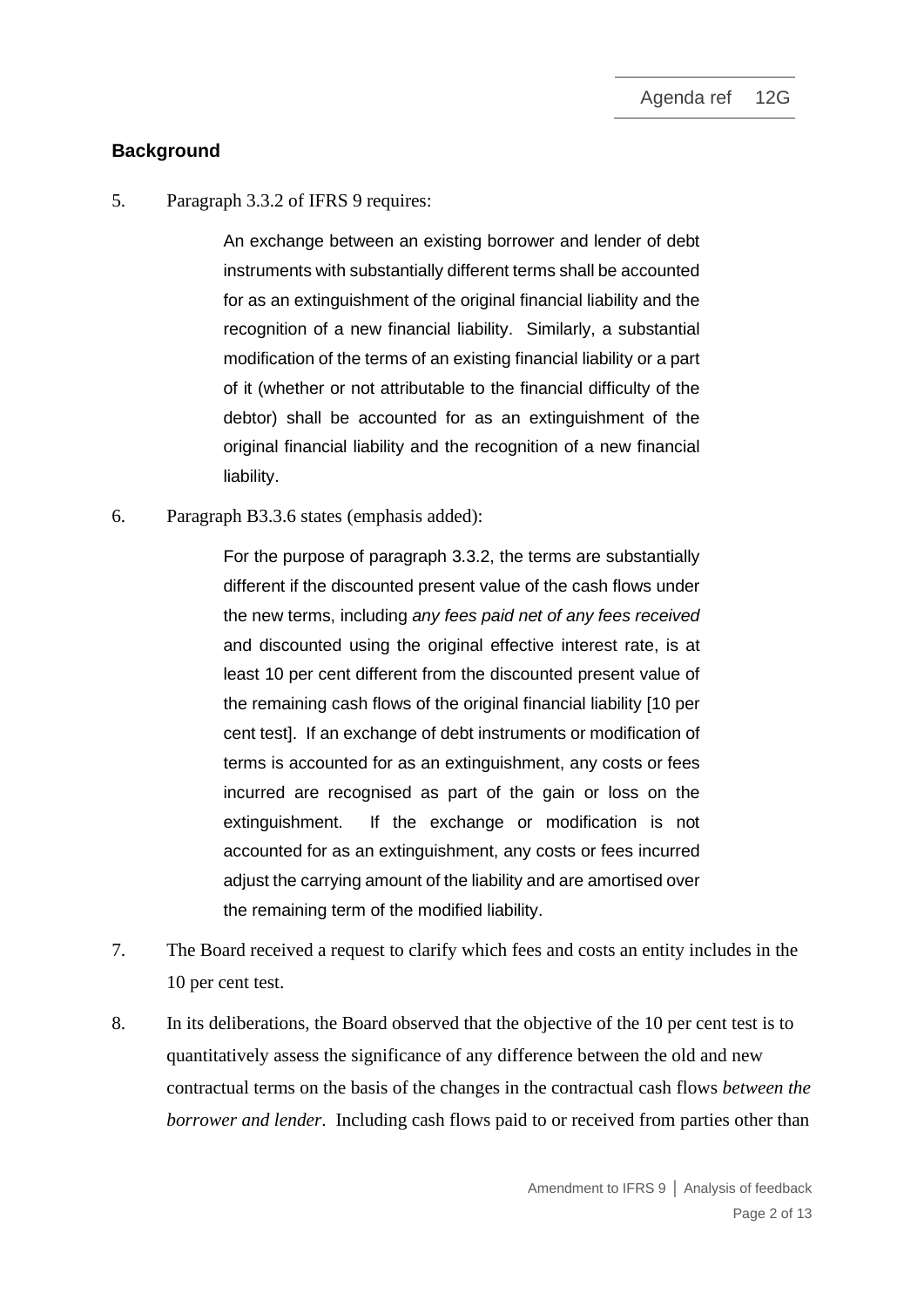the borrower and lender would go beyond assessing the difference between the old and new contractual terms.

- <span id="page-2-3"></span>9. The Board also observed that in considering items to include in calculating the effective interest rate, IFRS 9 distinguishes between 'fees and points paid or received between the parties to the contract' and 'transaction costs'. The fees included in the 10 per cent test are similar to 'fees and points paid or received between the parties to the contract that are an integral part of the effective interest rate'. In contrast, the reference to 'costs' incurred relating to an exchange or modification are similar to 'transaction costs' in that they are incremental costs directly attributable to the exchange or modification.
- <span id="page-2-0"></span>10. Accordingly, the Board proposed to amend paragraph B3.3.6 to clarify that the reference to fees in the 10 per cent test includes only fees paid or received between the borrower and the lender, including fees paid or received by either the borrower or lender on the other's behalf. Appendix A to this paper reproduces the proposed amendment to IFRS 9.

#### **Overview of feedback**

- <span id="page-2-1"></span>11. Fifty-two respondents comment on the proposed amendment to IFRS 9. Almost all respondents explicitly agree with the proposed amendment for the reasons outlined in the Basis for Conclusions. Nonetheless, some respondents express concerns about particular aspects of the proposed amendment, including:
	- (a) clarity of 'fees paid or received by either the borrower or lender on the other's behalf';
	- (b) meaning of, and distinction between, 'fees' and 'costs'; and
	- (c) the Board's decision not to amend paragraph AG62 of IAS 39 *Financial Instruments: Recognition and Measurement*.
- <span id="page-2-2"></span>12. Further details on these and other matters, together with our analysis, are presented below.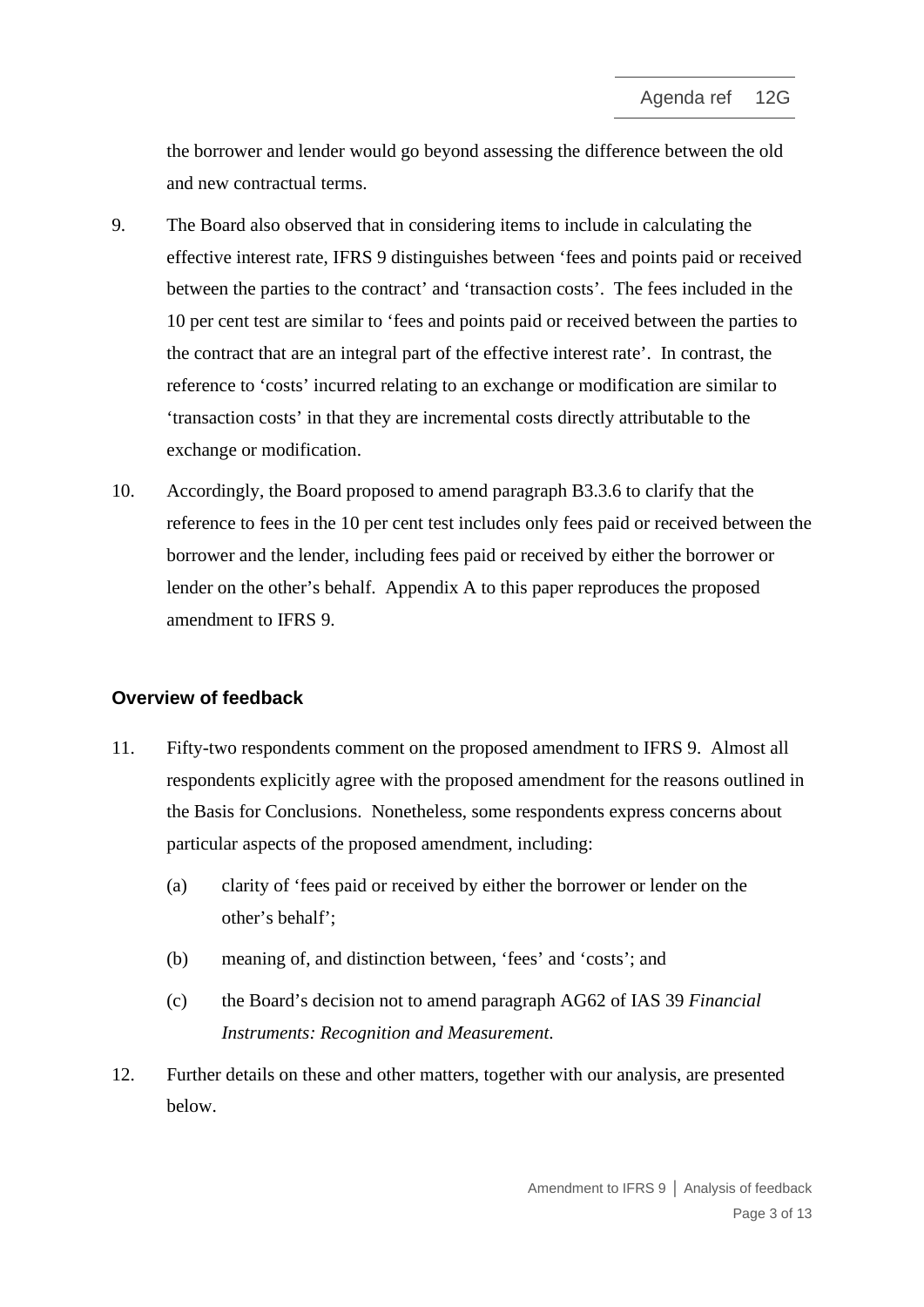## **Staff analysis**

## *Clarity of 'fees paid or received by either the borrower or lender on the other's behalf'*

#### *Summary of feedback*

- <span id="page-3-0"></span>13. The proposed amendment to paragraph B3.3.6 of IFRS 9 (see Appendix A to this paper) would clarify that a borrower includes in the 10 per cent test only fees paid or received between the borrower and the lender, including fees paid or received by either the borrower or lender on the other's behalf.
- 14. Some respondents suggest the Board clarify the meaning of 'fees paid or received by either the borrower or lender on the other's behalf'. These respondents say the wording is unclear and open to interpretation. A few respondents suggest if the Board's intention is to exclude third-party costs from the 10 per cent test, then the amendment should make this explicit.
- 15. Some respondents say in some situations, it is unclear how to differentiate between:
	- (a) fees paid or received by either the borrower or lender on the other's behalf; and
	- (b) cash flows to and from parties other than the borrower and the lender (which would go beyond assessing the difference between the old and new contractual terms and, thus, would not be included in the 10 per cent test see paragraph [8\)](#page-1-1).
- 16. Respondents say lack of clarity on this matter could result in (a) structuring opportunities; and (b) diversity in practice. A few of these respondents suggest the Board provide examples of fees paid or received by the borrower or lender on the other's behalf that would be included in the 10 per cent test.

#### *Staff analysis*

17. Paragraphs [8–](#page-1-1)[9](#page-2-3) of this paper explain the basis for the proposed amendment. The reference to 'fees paid or received by either the borrower or lender on the other's behalf' is not intended to capture transaction costs (see paragraph [9\)](#page-2-3). The Board included this reference to 'fees paid or received…on the other's behalf' to prevent

Amendment to IFRS 9 **│** Analysis of feedback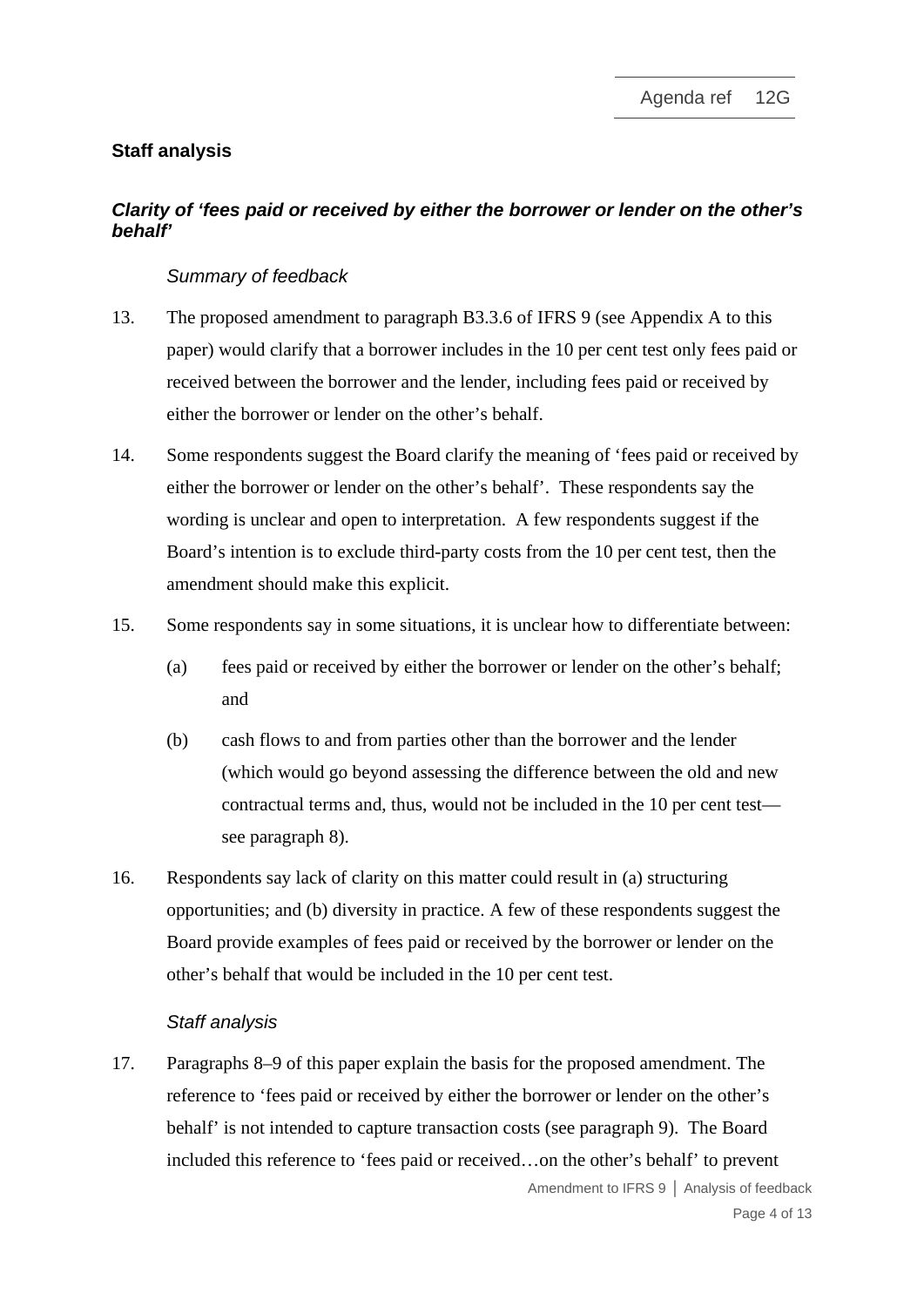structuring opportunities whereby for example, a borrower might, instead of paying a fee directly to the lender, agree to pay that amount to a third-party on behalf of the lender.

- 18. However we agree that the reference in paragraph BC2 of the proposed amendment that '…[i]ncluding cash flows paid to or received from parties other than the borrower and lender would go beyond assessing the difference between the old and new contractual terms' could be confusing. That is because a fee paid or received by the borrower or lender on the other's behalf could be described as a cash flow paid to or received from a party other than the borrower or lender. Therefore, to the extent the wording in paragraph BC2 is carried forward to the final amendment, we will consider clarifying it.
- 19. We think the Board should not include any examples of fees paid or received by either the borrower or lender on the other's behalf. Assessing whether a particular payment is a fee depends on facts and circumstances considering the objective of the 10 per cent test. The objective (as highlighted in paragraph [8\)](#page-1-1) is to quantitatively assess the significance of any difference between the old and new contractual terms on the basis of the changes in the contractual cash flows *between the borrower and lender*.
- 20. Accordingly, we recommend no change to the proposed amendment in this respect.

## *Meaning of, and distinction between, 'fees' and 'costs'*

#### *Summary of feedback*

21. Some respondents suggest the Board clarify the meaning of, and distinction between, the 'fees' described in the 10 per cent test in paragraph B3.3.6 of the Exposure Draft , and 'any costs and fees incurred' described in paragraph  $B3.3.6A<sup>1</sup>$  $B3.3.6A<sup>1</sup>$  $B3.3.6A<sup>1</sup>$  of the Exposure Draft. For example, EY says:

> It is not clear to us why the proposed wording to paragraph B3.3.6 of IFRS 9 refers only to 'fees' when discussing the 10%

<span id="page-4-0"></span> $1$  As part of the proposed amendments, the existing requirements in the second half of paragraph B3.3.6 were relocated unchanged to a new paragraph (paragraph B3.3.6A). Appendix A to this paper reproduces these paragraphs.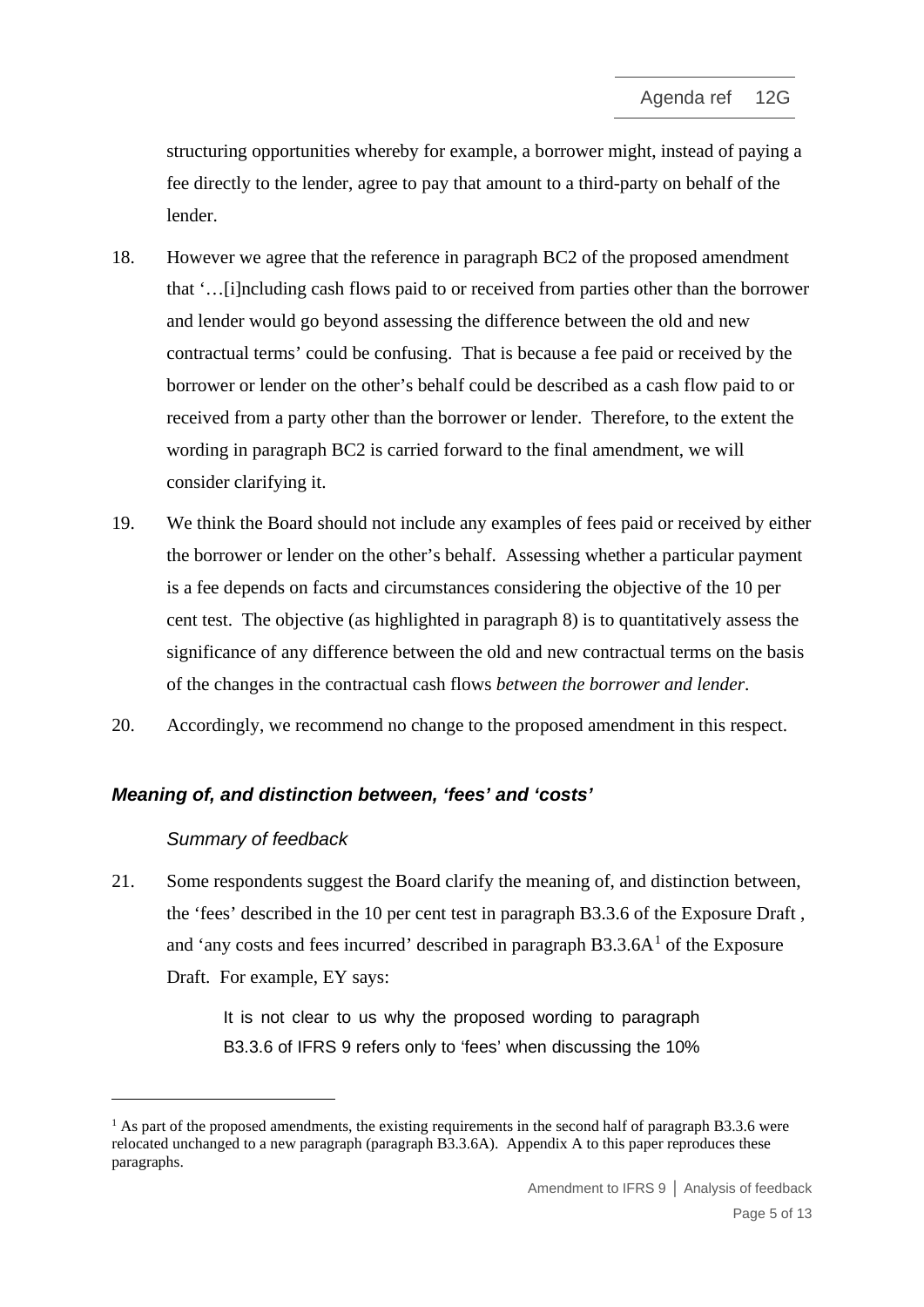test, but to 'fees and costs' in paragraph BC1 in the ED. Likewise, the existing text in re-numbered paragraph B3.3.6A refers to 'costs or fees'. If the intention of the proposed amendment is to distinguish between fees and costs, in our view, this should be clarified in the final amendment. If not, then we recommend using consistent wording.

22. Another respondent (Grant Thornton) says:

…IFRS 9 does not the define the term "fees" in this context and that providing additional text here may be beneficial in reducing interpretation, so further clarifying this area of accounting. For example, text could be added to clarify that amounts paid or received between the borrower and lender would be included "whether or not they are described as a fee" in order to capture amounts that may be described as other than a fee…

23. The Institute of Public Accountants (Australia) (IPA) says the proposed amendment is too narrow in restricting fees to those between the borrower and the lender, including fees paid or received by either the borrower or lender on the other's behalf. In addition, the IPA and a few other respondents give examples of particular payments and ask whether those amounts are fees that would be included in the 10 per cent test

#### *Staff analysis*

- 24. As discussed in the deliberations leading to the proposed amendment, the purposes of paragraphs B3.3.6 and B3.3.6A in the Exposure Draft are different. Specifically, proposed paragraph B3.3.6 of IFRS 9 (see Appendix A) addresses the assessment of whether the terms of a new or modified financial liability are substantially different from the terms of the original financial liability. Conversely, proposed paragraph B3.3.6A (see Appendix A) addresses the accounting for any costs or fees incurred.
- 25. As explained in paragraph [9](#page-2-3) of this paper, the definition of the effective interest rate in IFRS 9 distinguishes between 'fees and points paid or received between the parties to the contract' and 'transaction costs'. The fees included in the 10 per cent test (discussed in paragraph B3.3.6) are similar to 'fees and points paid or received between the parties to the contract'. In contrast, the 'costs' (discussed in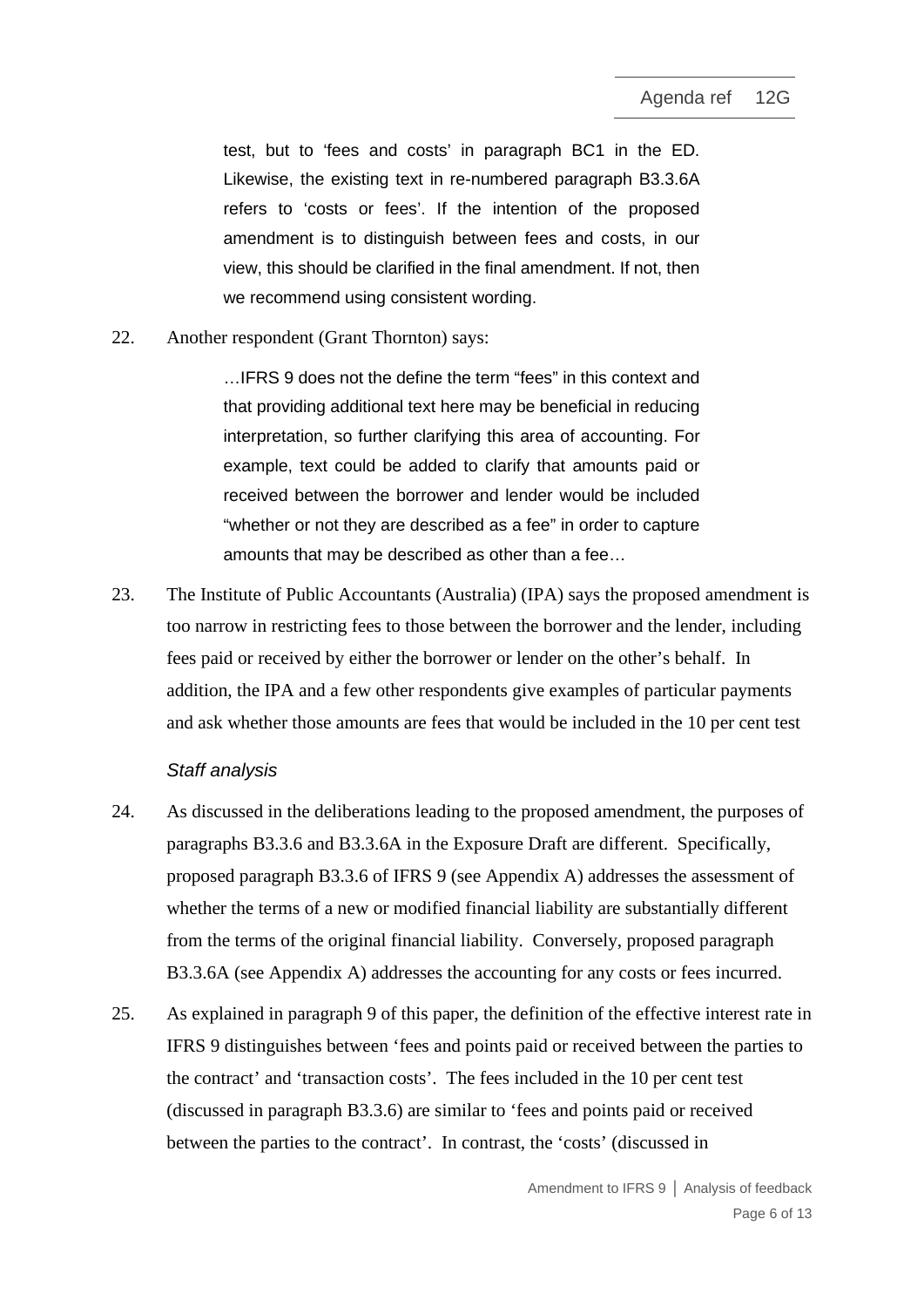paragraph B3.3.6A) are similar to 'transaction costs' (ie they are incremental costs directly attributable to the exchange or modification). Because these terms are already used in IFRS 9, we think any further clarification is unnecessary, could have unintended consequences and could go beyond the scope of an annual improvement.

- 26. Similarly, we think it is not necessary to provide additional examples or address whether particular amounts identified by some respondents are fees. This is because paragraph B5.4.2 of IFRS 9 provides examples of fees that are an integral part of the effective interest rate of a financial instrument and paragraph B5.4.8 of IFRS 9 provides examples of transaction costs.
- 27. We continue to agree with the Board that the proposals set out in the Exposure Draft are consistent with the objective of the 10 per cent test—ie to quantitatively assess the significance of any difference between the old and new contractual terms on the basis of the changes in the contractual cash flows *between the borrower and lender*.
- 28. Accordingly, we recommend no change to the proposed amendment in this respect.

#### *Board's decision to not amend paragraph AG62 of IAS 39*

#### *Background and summary of feedback*

<span id="page-6-1"></span>29. The requirements in IAS 39 for the derecognition of financial assets and financial liabilities were carried forward unchanged to IFRS 9. Consequently, the requirements in paragraph B3.3.6 of IFRS 9 are the same as the requirements in paragraph AG62 of IAS 39. The Board considered, but decided not to, propose amending paragraph AG62 of IAS 39. Paragraph BC4 of the proposed amendment explains:

> If an entity's activities are predominantly connected with insurance and it has not previously applied any version of IFRS 9, the entity is permitted to apply IAS 39 for annual reporting periods beginning before 1 January [2](#page-6-0)021.<sup>2</sup> The Board considered, but decided against, proposing an amendment to

<span id="page-6-0"></span><sup>2</sup> In June 2019 the Board proposed in th[e Exposure Draft](https://www.ifrs.org/-/media/project/annual-improvements-2018-2020/ed-annual-improvements-2018-2020.pdf) *Amendments to IFRS 17* that the fixed expiry date in IFRS 4 *Insurance Contracts* for the temporary exemption from applying IFRS 9 should be amended so that all entities would be required to apply IFRS 9 for annual reporting periods beginning on or after 1 January 2022.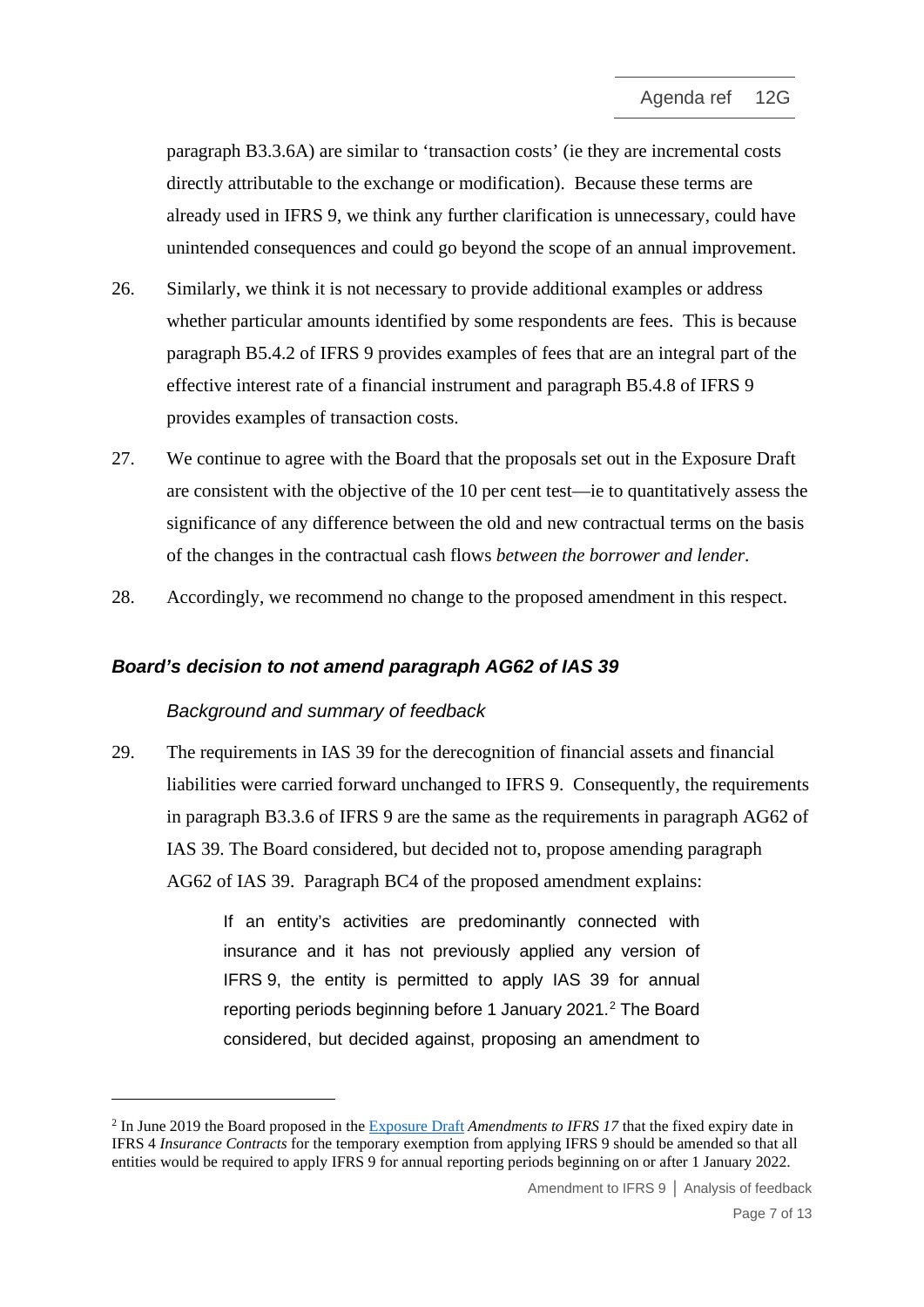paragraph AG62 of IAS 39. This is because any such amendment would:

- (a) apply only to a limited number of entities;
- (b) apply only for a limited period of time (that is, from the effective date of the amendment until the effective date of IFRS 17 *Insurance Contracts*); and
- (c) affect only those entities that include third-party fees in the 10 per cent test.
- 30. Some respondents disagree and suggest the Board amend paragraph AG62 of IAS 39. In these respondents' view, it is important that the requirements in IFRS 9 and IAS 39 remain aligned in this respect. Respondents say the benefits of aligning the requirements would outweigh any 'negligible cost' of amending IAS 39. EY says:

…While we understand the practical arguments put forward to support not making changes to IAS 39, we question whether this will set a precedent for future possible amendments (or nonamendments), for example, IBOR phase two amendments to the portions of IAS 39 not currently contained in the IFRS Books. While insurance companies continue to be permitted to apply IAS 39, it is not feasible to totally 'freeze' IAS 39 in its 2017 form.

31. In addition, IFRS for SMEs allows an entity to apply the recognition and measurement requirements in IAS 39 to all its financial instruments. EY suggests the Board amend IAS 39 because that Standard continues to be relevant for some entities applying IFRS for SMEs.

#### *Staff analysis*

- 32. We continue to think the Board should not amend paragraph AG62 of IAS 39 for the reasons discussed in paragraph BC4 (see paragraph [29](#page-6-1) above).
- <span id="page-7-0"></span>33. If the Board proceeds with finalising the Annual Improvements, we expect to recommend an effective date of annual reporting periods beginning on or after 1 January 2022. We therefore see little, if any, benefit in amending paragraph AG62 of IAS 39 in the light of the limited number of entities that can still apply that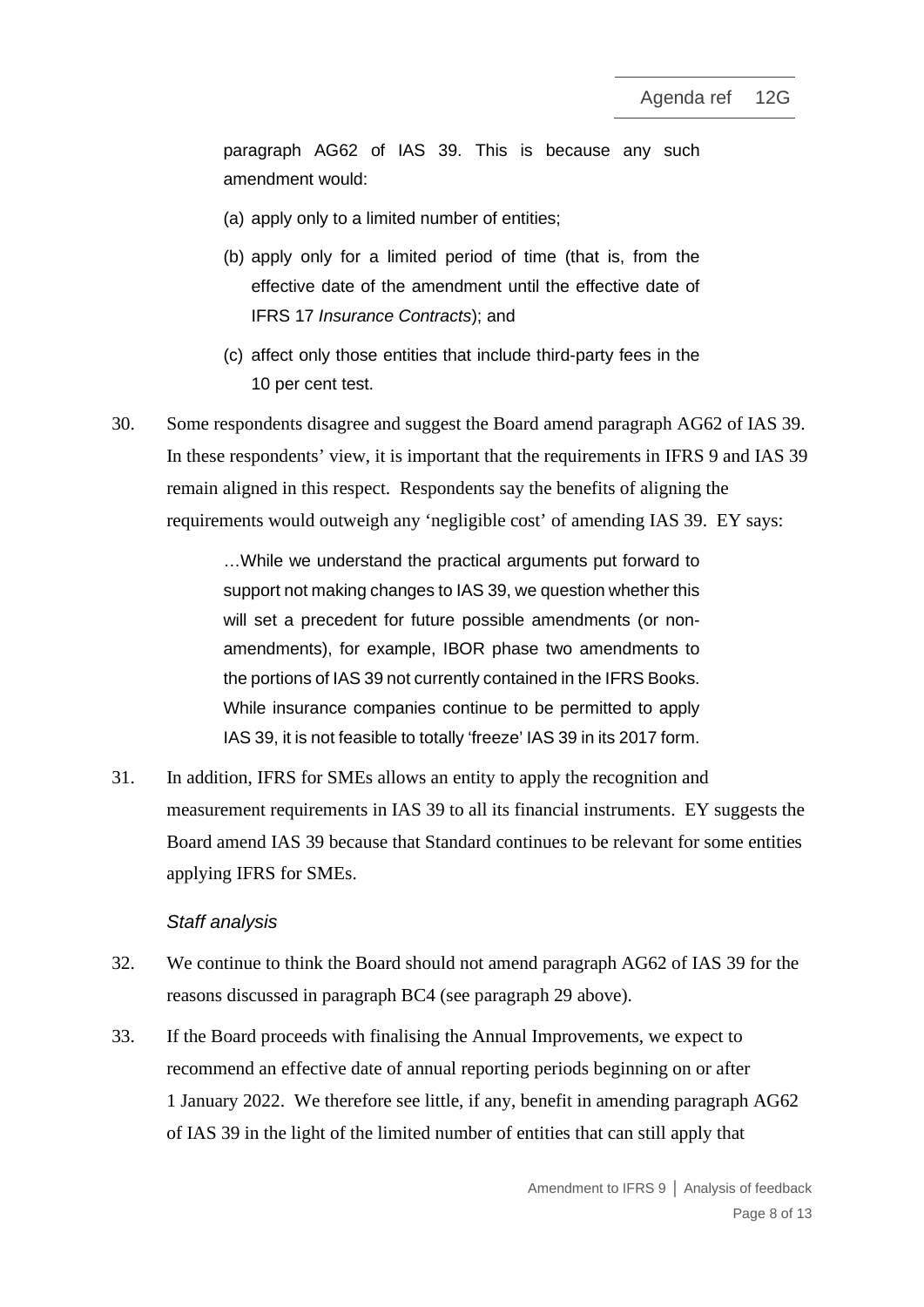paragraph for a limited period of time. Given the temporary nature of the exemption from applying IFRS 9, maintaining IAS 39 (other than for hedge accounting) has not been contemplated. In addition, the proposed amendment to IFRS 9 is clarifying in nature and, thus, entities applying IAS 39 can already apply the accounting being clarified in the amendment.

- 34. We agree that some entities that apply IFRS for SMEs might choose to apply the recognition and measurement requirements in IAS 39. As discussed in paragraph [33](#page-7-0) above, such entities would be able to apply the accounting treatment clarified in the amendment to IFRS 9, without a change being made to IAS 39.
- 35. We also note that footnote 1 to paragraph 11.2(b) of IFRS for SMEs states (emphasis added):

…When IAS 39 is superseded by IFRS 9, an entity shall apply the version of IAS 39 *that applied immediately prior* to IFRS 9 superseding IAS 39…

- 36. Accordingly, changing IAS 39 for entities applying IFRS for SMEs would also require amending this footnote—in our view, this goes beyond the scope of this annual improvement.
- 37. Accordingly, we recommend no change to the proposed amendment in this respect.

#### *Proposed transition requirements*

#### *Background and summary of feedback*

38. The Board proposed that an entity apply the amendment to financial liabilities that are modified or exchanged on or after the date it first applies the amendment (ie prospective application). Paragraph BC3 of the proposed amendment explains:

> …In the Board's view, the expected benefits of retrospectively applying the proposed amendment would not outweigh the potential costs. The Board found that:

> (a) retrospective application might be difficult and costly for some entities because it could require reassessment of all previous modifications and exchanges. There may also be little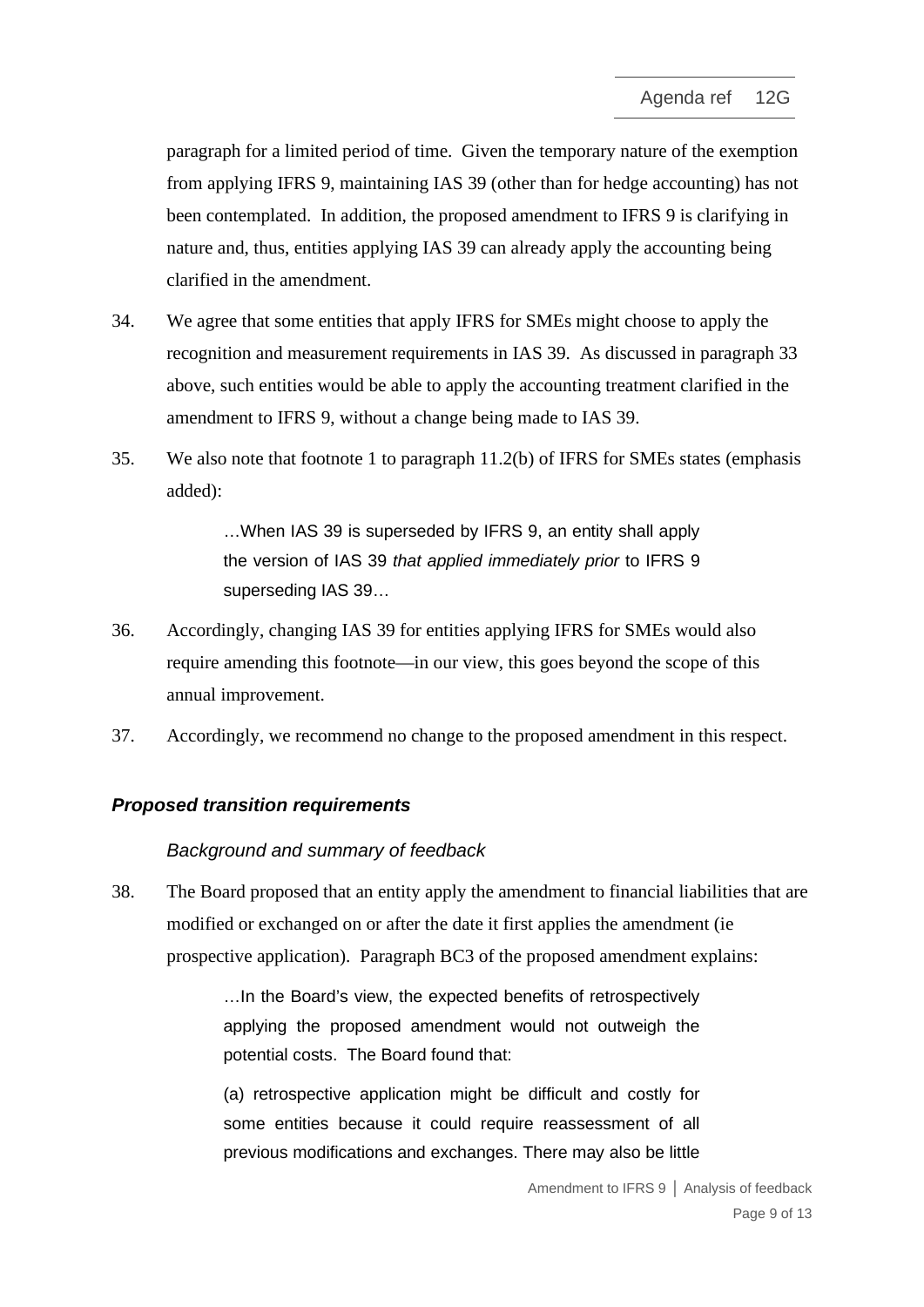benefit from such reassessment because it might often result in no change in the previous assessment of the significance of the difference in contractual terms.

(b) financial liabilities are generally modified or exchanged on an ad hoc basis. Consequently, restating comparative information would be unlikely to provide users of financial statements with trend information.

39. Only 13 respondents commented on the proposed transition requirements—all of these respondents agree with the proposed transition requirements for the reasons explained in paragraph BC3 of the proposed amendment.

## *Staff analysis*

40. We continue to agree with the proposed transition requirements and recommend finalising these requirements (ie requiring an entity to apply the amendment to financial liabilities that are modified or exchanged on or after the date it first applies the amendment).

## *Other comments*

<span id="page-9-0"></span>41. The table below summarises other comments together with our analysis.

| <b>Comments</b>                                                             | <b>Staff analysis</b>                                                |
|-----------------------------------------------------------------------------|----------------------------------------------------------------------|
| Modifications or exchanges of<br>Ι.<br>financial assets                     | We recommend no change to the proposed<br>amendment in this respect. |
| A few respondents suggest that the                                          | Considering the requirements for modifications                       |
| Board make a similar amendment to                                           | or exchanges of financial assets goes beyond the                     |
| the requirements for modifications or                                       | scope of this annual improvement.                                    |
| exchanges of financial assets. EY also<br>notes the interaction between the | We will review the wording of paragraph BC2                          |
|                                                                             | to the extent it is carried forward to the final                     |
| wording used in the accounting for                                          | amendment.                                                           |
| modifications that do not result in                                         |                                                                      |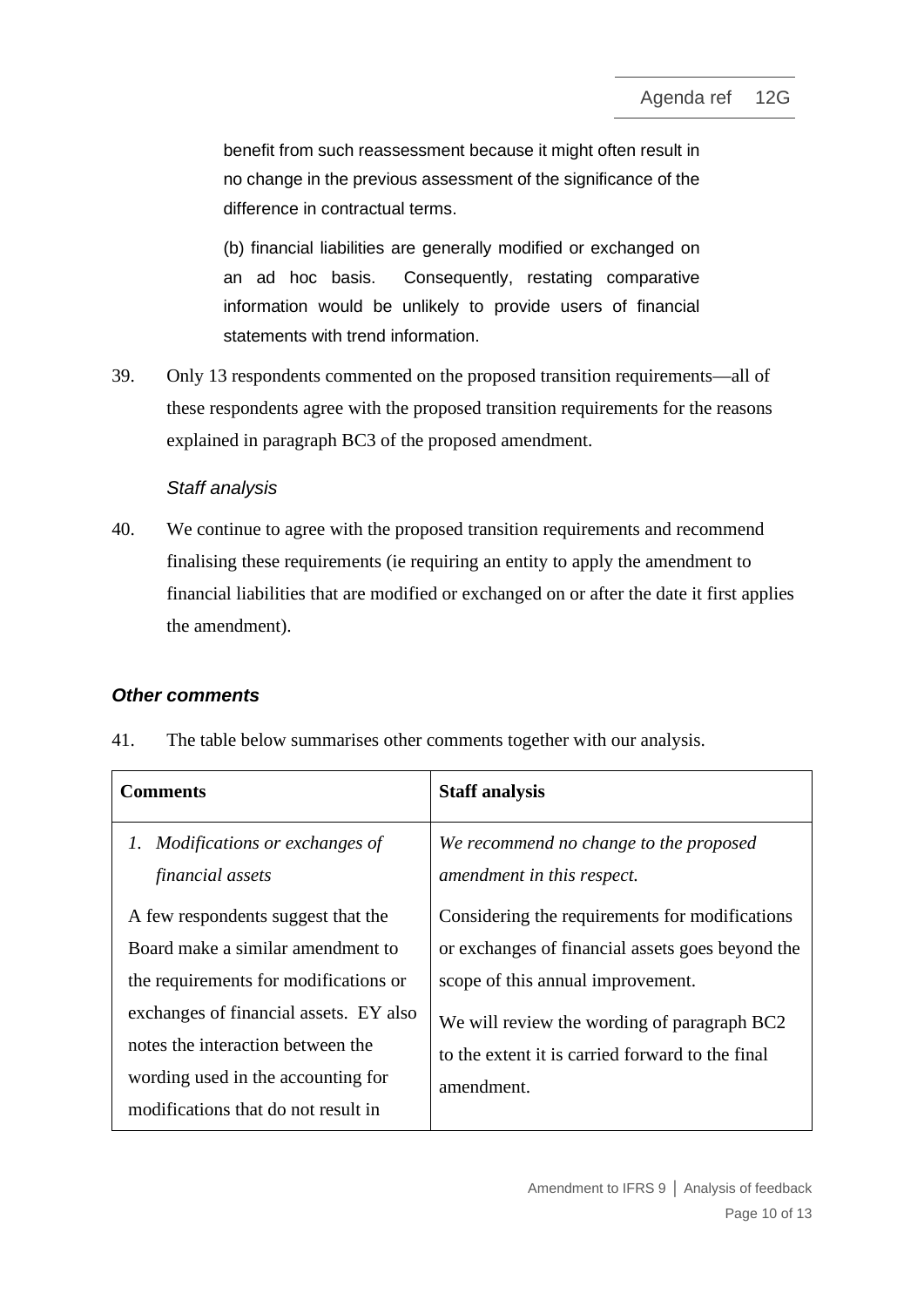| <b>Comments</b>                                                          | <b>Staff analysis</b>                                                                        |
|--------------------------------------------------------------------------|----------------------------------------------------------------------------------------------|
| derecognition and the wording in                                         |                                                                                              |
| paragraph BC2.                                                           |                                                                                              |
| Inconsistency with IFRIC 19<br>2.                                        | We recommend no change to the proposed                                                       |
| The IPA said the proposed amendment                                      | amendment in this respect.                                                                   |
| could lead to an outcome that could be                                   | IFRIC 19 addresses the accounting by an entity                                               |
| inconsistent with IFRIC 19<br><b>Extinguishing Financial Liabilities</b> | when the terms of a financial liability are<br>renegotiated and result in the entity issuing |
| with Equity Instruments in a situation                                   | equity instruments to a creditor of the entity to                                            |
| in which an entity pays a fee with                                       | extinguish all or part of the financial liability.                                           |
| equity instruments.                                                      | IFRIC 19 does not contain requirements related                                               |
|                                                                          | to the fees that are included in the 10 per cent                                             |
|                                                                          | test. Accordingly, in our view the proposed                                                  |
|                                                                          | amendments are not inconsistent with IFRIC 19.                                               |
| 3. Drafting suggestions                                                  | We will consider these suggestions when                                                      |
| Some respondents provided drafting                                       | drafting the final amendments.                                                               |
| suggestions. In addition, EY says the                                    | The introductory text in the Exposure Draft is                                               |
| wording in the introductory text for the                                 | included to provide context and explanation. In                                              |
| proposed amendment to IFRS 9 could                                       | our view it does not imply that the 10 per cent                                              |
| imply that the 10 per cent test is the                                   | test is the only appropriate method for assessing                                            |
| only appropriate method for assessing                                    | whether a modification of a financial liability is                                           |
| whether a modification of a financial                                    | substantial; nonetheless, we will review the                                                 |
| liability is substantial.                                                | wording to the extent it is carried forward to the                                           |
|                                                                          | final amendments.                                                                            |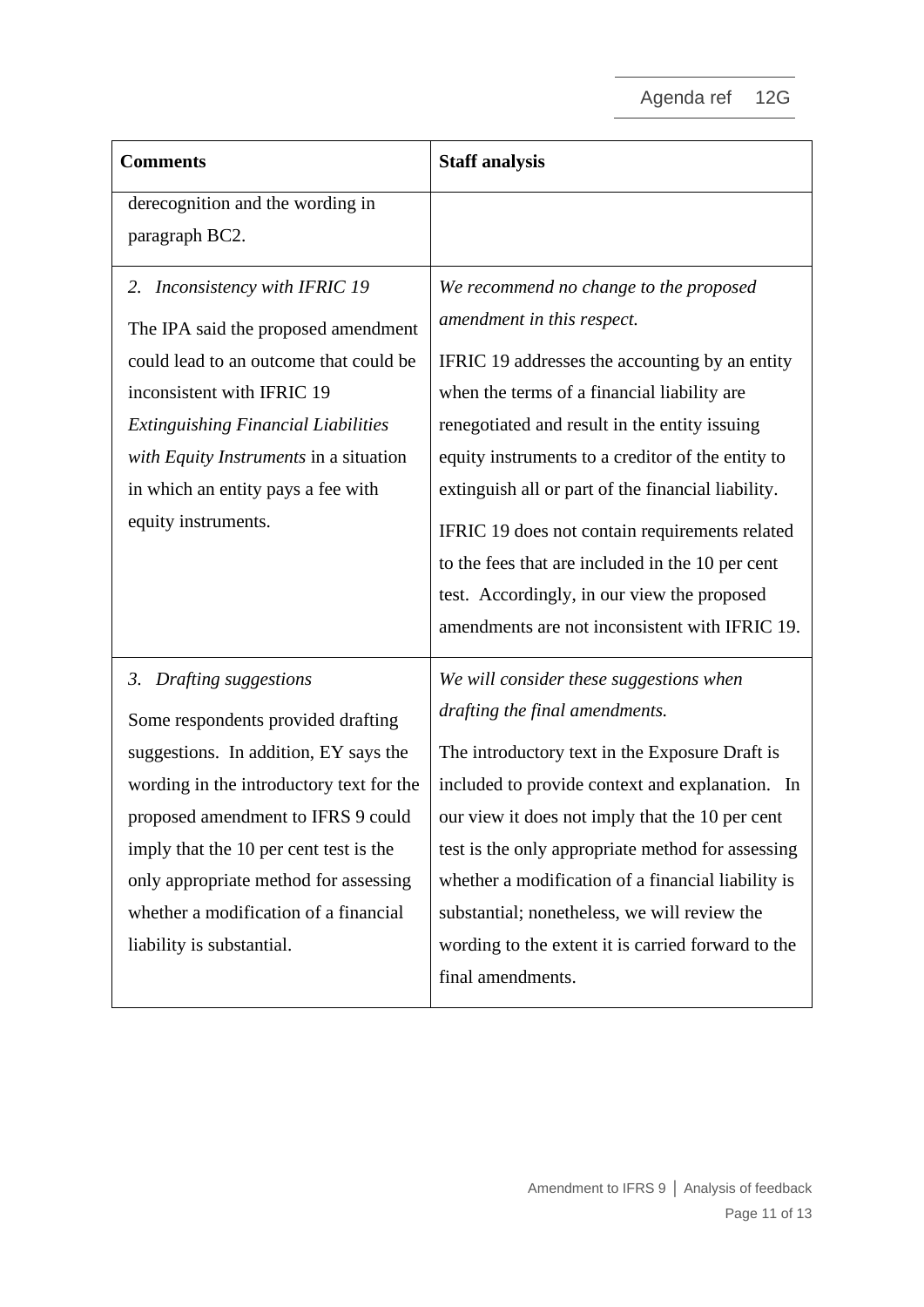## **Staff recommendation**

<span id="page-11-0"></span>42. We recommend that the Board finalise the proposed amendment to IFRS 9 with no changes.

#### **Question 1 for the Board**

Does the Board agree with the staff recommendation to finalise the proposed amendment to IFRS 9 with no changes?